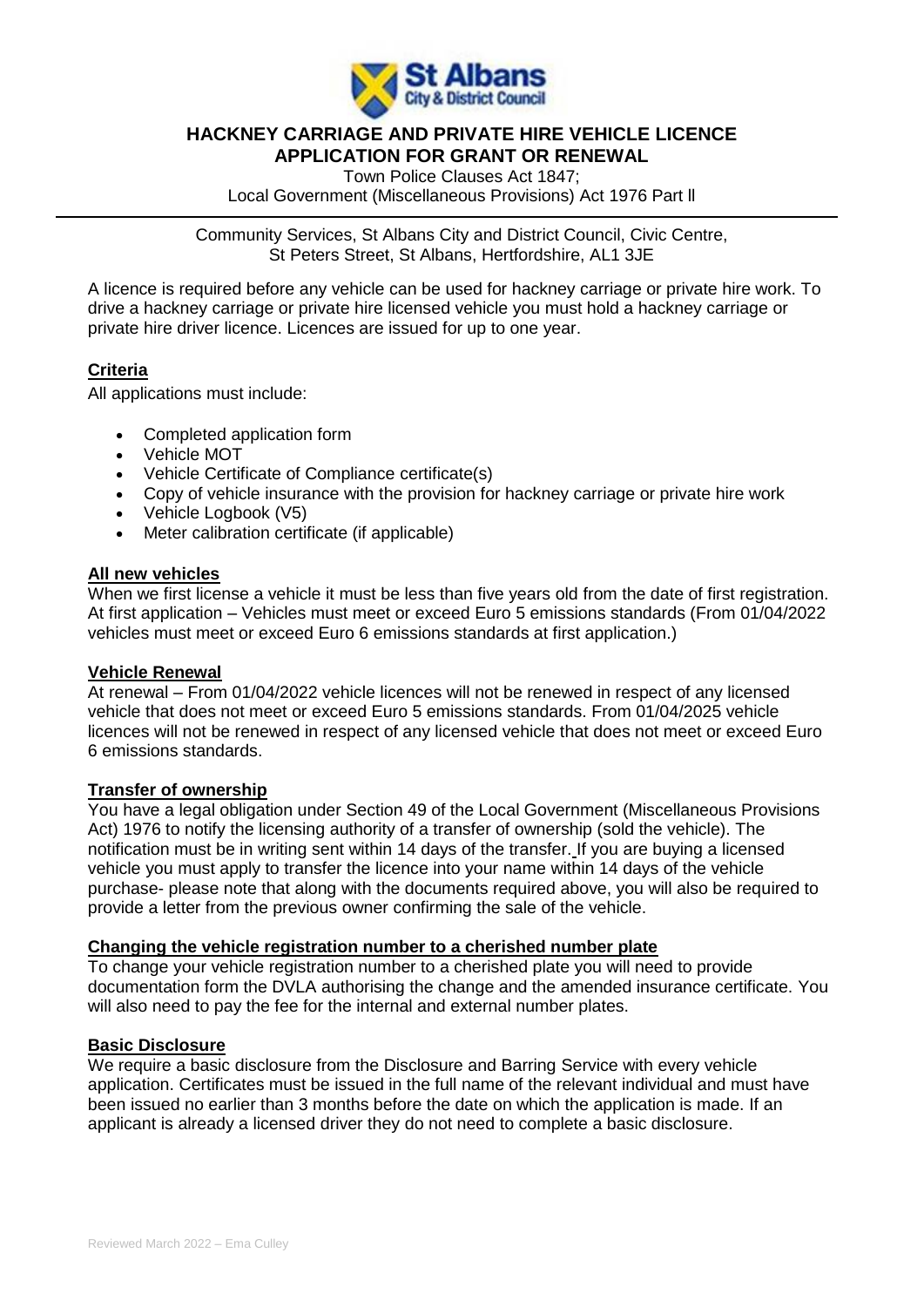# **Certificate of Compliance (COC)**

All vehicles will be subject to annual testing requirements (MOT and Compliance Test) until they reach seven years old. Once a vehicle reaches seven years of age it will be subject to six monthly Certificate of Compliance tests. The vehicle must satisfactorily complete both elements of the test before it may be considered for licensing.

# **Vehicle requirements**

All vehicle requirements are detailed within our Hackney Carriage and Private Hire Licencing Policy. These can be found within in the Hackney Carriage and Private Hire Licencing Policy: https://www.stalbans.gov.uk/taxi-licensing

## **Licensee's responsibilities**

Vehicle owners must comply with their conditions and hackney carriage owners must also comply with the byelaws. All licenses are issued subject to standard licence conditions. All licence holders must comply with the Code of Conduct. The conditions, bylaws and Code of Conduct can all be found within in the Hackney Carriage and Private Hire Licensing Policy : https://www.stalbans.gov.uk/taxi-licensing

# **Licensing a non-wheelchair accessible vehicle as a hackney carriage under grandfather rights**

If a non-wheelchair accessible vehicle is currently licensed as a hackney carriage vehicle then you are permitted to transfer that licence to another non-wheelchair accessible vehicle. If you fail to renew this licence on time, you will lose your grandfather rights.

## **Replacement Plates**

If you lose your licence contact the Licensing Team for replacement. Please note that there is a fee for issuing a replacement licence or plate.

## **Tinted Windows**

The windows of a vehicle to be licensed as a Hackney Carriage or Private Hire are required to let at least 60% of light through. Any vehicle that does not meet the above criteria will not be licensed. An exemption to this condition is for executive vehicles with a plate exemption.

## **Plate Exemption Criteria**

In order to apply for a plate exemption you will need to read the plate exemption guidance and complete the application form which is available upon request

# **Hackney Carriage and Private Hire Licensing Fees**

| <b>Total fees</b>                          |      | <b>Resident</b> | Non-resident |
|--------------------------------------------|------|-----------------|--------------|
| Vehicle Licence Grant or Renewal           | £300 |                 | £360         |
| Vehicle Licence (authorised low emission   | £240 |                 | £300         |
| CO <sup>2</sup> vehicles) Grant or Renewal |      |                 |              |
| Transfer of ownership                      |      |                 | £108         |
| <b>Transfer of Vehicle</b>                 |      |                 | £108         |
| <b>Plate Deposit</b>                       |      |                 | £102         |
| External plate replacement                 |      |                 | £21          |
| Internal plate replacement                 |      |                 | £8           |
| Duplicate paper licence                    |      | £10.50          |              |
| <b>Bracket</b>                             |      |                 | £10          |

## **Livery**

|                | ----    |
|----------------|---------|
| Total cost     | £51     |
| Crests         | £4 each |
| <b>Numbers</b> | £1 each |
| <b>Stripes</b> | £41     |

Please note that we can only accept payment by cheque, credit card or debit card. You can make payment online:<https://www.stalbans.gov.uk/pay-online-taxi-licensing>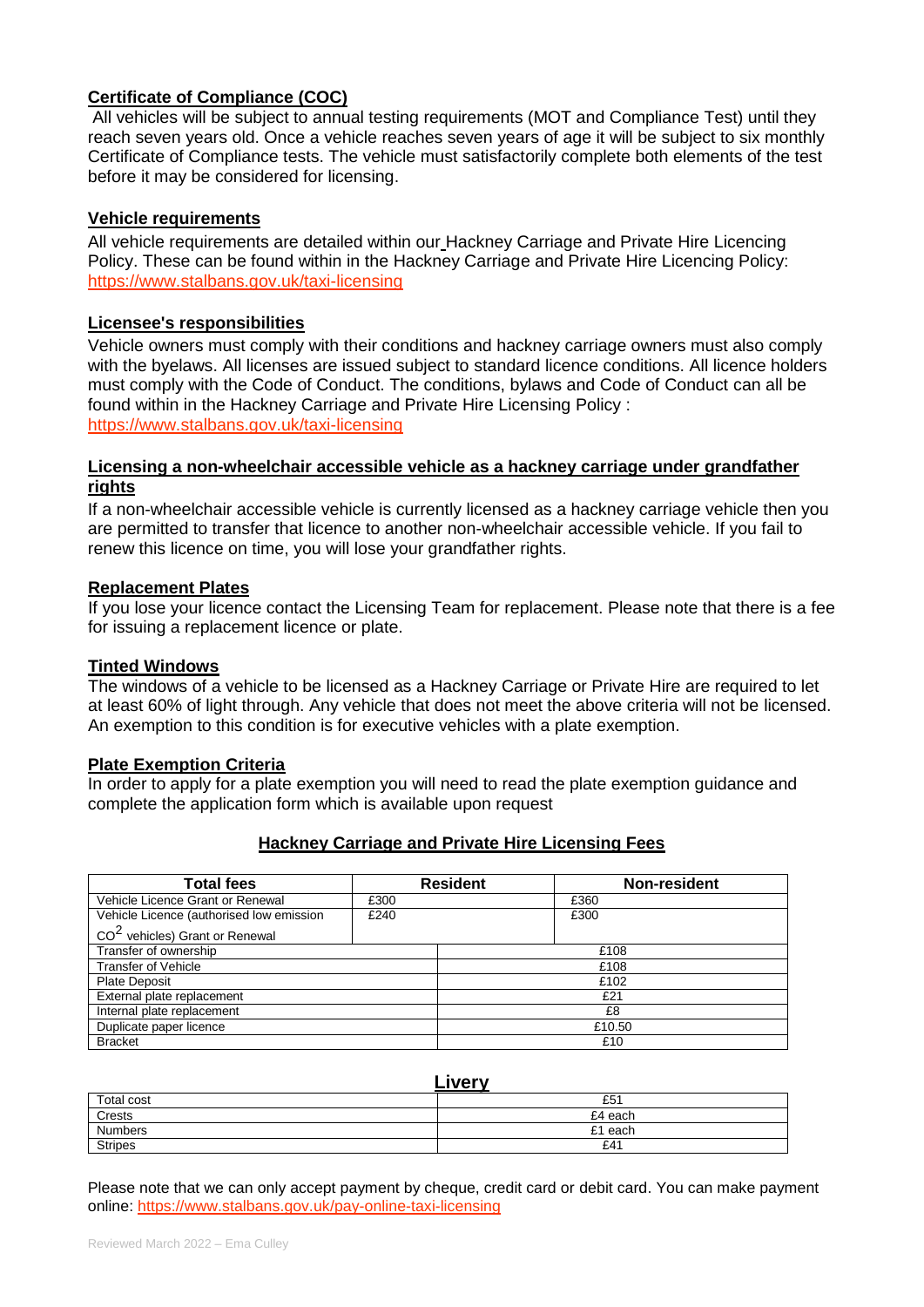

# **HACKNEY CARRIAGE AND PRIVATE HIRE VEHICLE LICENCE APPLICATION FOR GRANT OR RENEWAL**

Town Police Clauses Act 1847; Local Government (Miscellaneous Provisions) Act 1976 Part ll

Community Services, St Albans City and District Council, Civic Centre, St Peters Street, St Albans, Hertfordshire, AL1 3JE

| <b>APPLICATION TYPE</b> (please tick the relevant box)   |  |  |
|----------------------------------------------------------|--|--|
| Grant of a Hackney Carriage vehicle licence              |  |  |
| Grant of a Private Hire vehicle licence                  |  |  |
| Renewal of a Hackney Carriage vehicle licence            |  |  |
| Plate number:                                            |  |  |
| Renewal of a Private Hire vehicle licence                |  |  |
| Plate number:                                            |  |  |
| Transfer of ownership of vehicle licence                 |  |  |
| Plate number:                                            |  |  |
| Transfer of vehicle for Private Hire or Hackney Carriage |  |  |
| Plate number:                                            |  |  |

*Please tick the appropriate box above* 

**You cannot use a vehicle as a Hackney Carriage/Private Hire until the licence and vehicle plates have been issued.**

**Please ensure that you are displaying No Smoking signs inside your vehicle as it is an offence to smoke in any licensed vehicle under the Health Act 2006.**

**Answer all the questions in ink using CAPITAL letters, either ticking √, or writing "None" where appropriate. Please answer all questions below, failure to do so will invalidate your application.**

# **APPLICANT DETAILS**

| Title:                    | Surname: |                                      |
|---------------------------|----------|--------------------------------------|
| <b>Forenames:</b>         |          |                                      |
| Date of Birth:            |          | <b>National Insurance</b><br>Number: |
| <b>Full Home Address:</b> |          |                                      |
|                           |          |                                      |
| Postcode:                 |          |                                      |
| Telephone:                |          |                                      |
| <b>Mobile:</b>            |          |                                      |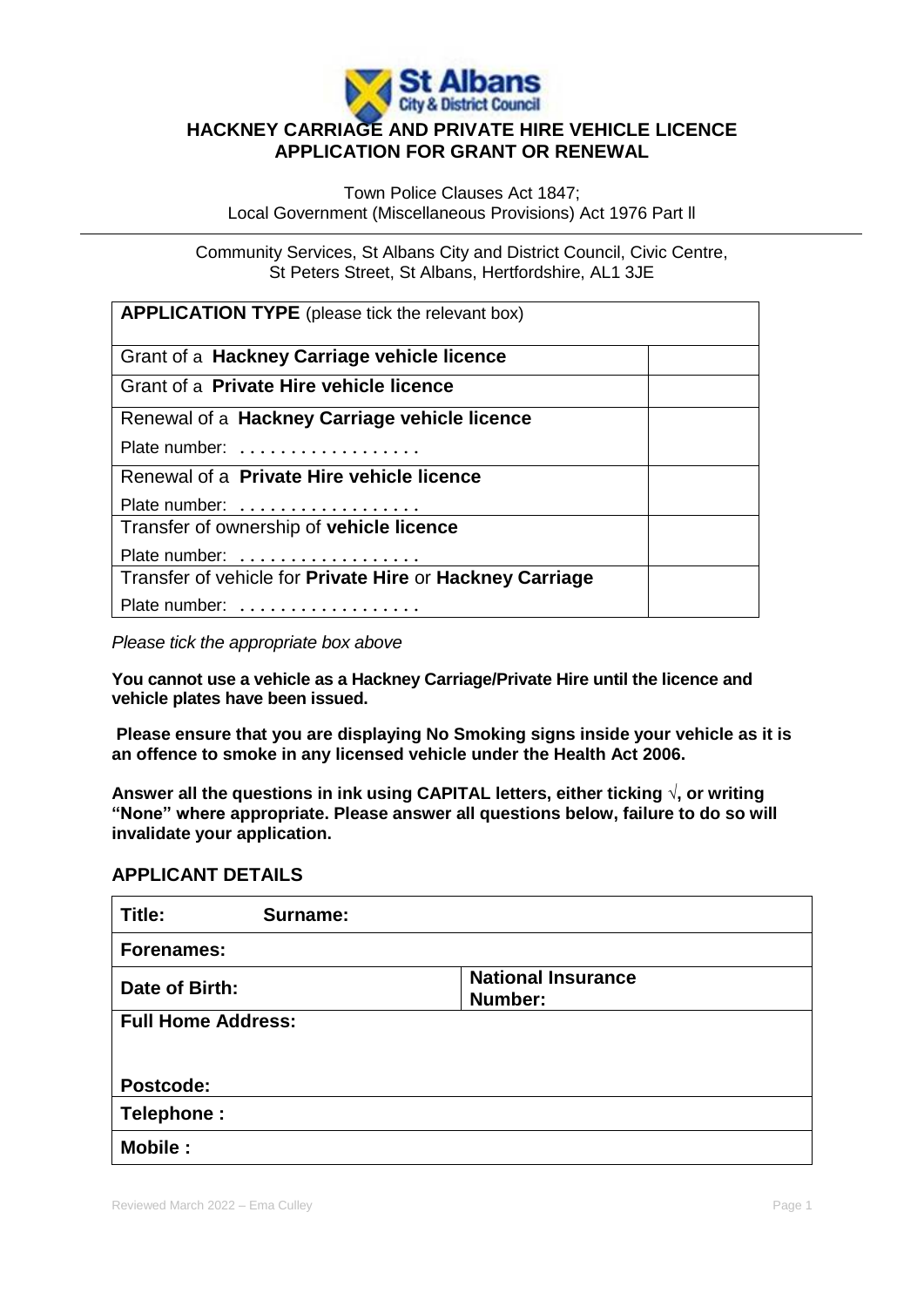# **Email :**

*By providing an email address, you agree to us communicating with you by email, including sending reminder letters and licences. For further details of your personal data rights see:* **[http://www.stalbans.gov.uk/council-and-democracy/departmentsPoliciesPlans/data](http://www.stalbans.gov.uk/council-and-democracy/departmentsPoliciesPlans/data-protection/default.aspx)[protection/default.aspx](http://www.stalbans.gov.uk/council-and-democracy/departmentsPoliciesPlans/data-protection/default.aspx)**

| Are you currently licensed as a Hackney Carriage Driver? YES |      |     | NO. |
|--------------------------------------------------------------|------|-----|-----|
| If "yes" please give licence number :                        |      |     |     |
| Are you currently licensed as a Private Hire Driver? YES     |      | NO. |     |
| If "yes" please give licence number :                        |      |     |     |
| Are you the only owner of the vehicle?                       | YES. | NO. |     |
| Will you be driving the vehicle?                             | YES. | NO. |     |
| Will you be the only licensed driver of the vehicle?         | YES  | NO. |     |

# **VEHICLE OWNERSHIP**

# **TO BE COMPLETED ONLY IF COMPANY OWNED VEHICLE:**

| Name of company:                     |
|--------------------------------------|
|                                      |
| <b>Company Number:</b>               |
| <b>Address of Registered Office:</b> |
|                                      |
|                                      |
|                                      |
| Postcode:                            |
| Telephone:                           |
| <b>Email address:</b>                |
|                                      |

**If you are not the only OWNER of the vehicle please give the details of ANY other owner below:**

| <b>Full name:</b>          |
|----------------------------|
|                            |
| <b>Full Home address:</b>  |
|                            |
|                            |
|                            |
|                            |
| Postcode:                  |
|                            |
|                            |
| <b>Telephone:</b>          |
|                            |
| <b>Nature of interest:</b> |
|                            |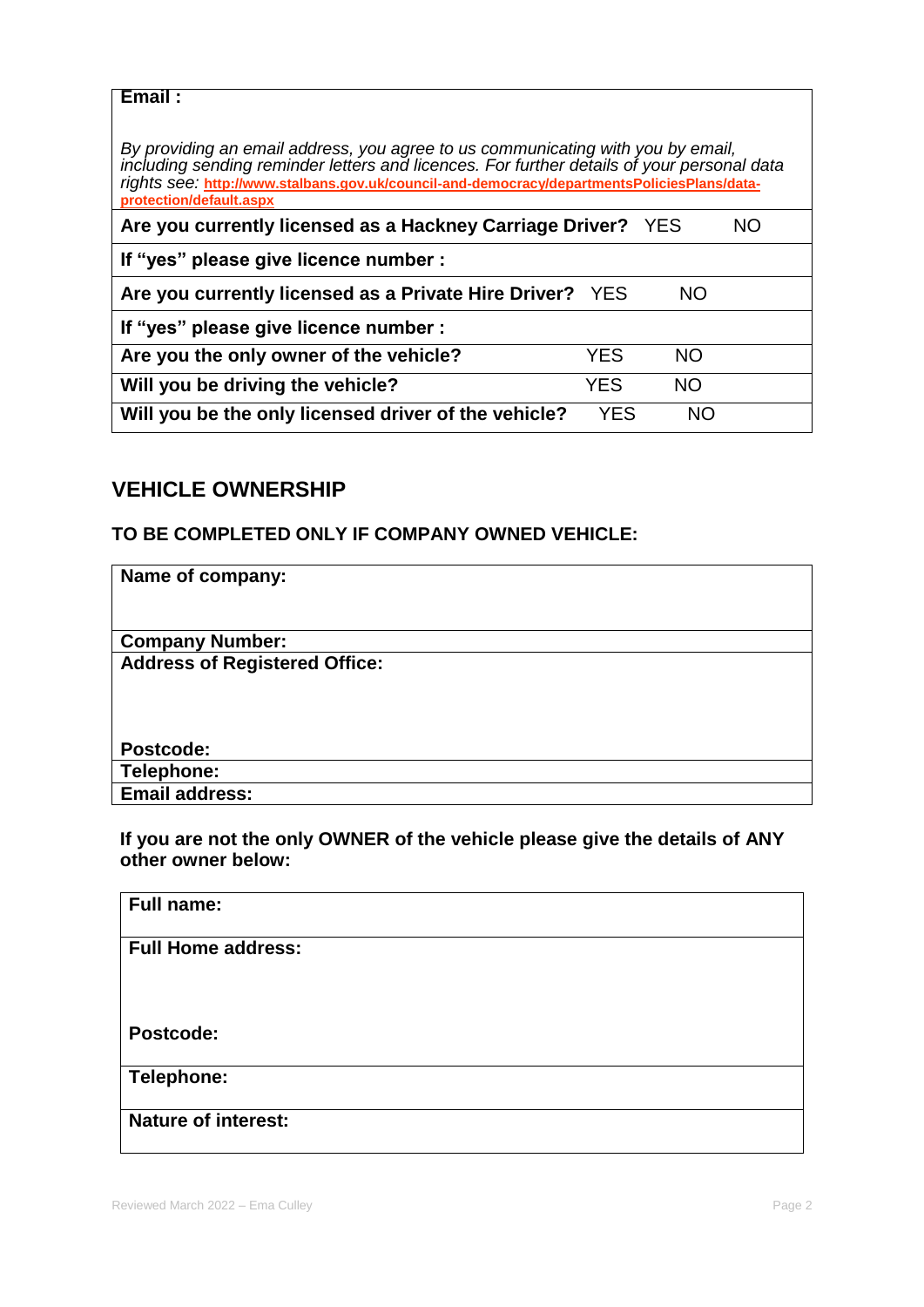# **DETAILS OF VEHICLE TO BE LICENSED:**

| <b>Vehicle registration:</b>                                                                                                                                                                                                              |                  |  |  |
|-------------------------------------------------------------------------------------------------------------------------------------------------------------------------------------------------------------------------------------------|------------------|--|--|
| <b>Make of vehicle:</b>                                                                                                                                                                                                                   |                  |  |  |
| <b>Model:</b>                                                                                                                                                                                                                             |                  |  |  |
| <b>Colour:</b>                                                                                                                                                                                                                            |                  |  |  |
| <b>Euro status:</b>                                                                                                                                                                                                                       |                  |  |  |
| Engine size (1600cc minimum):                                                                                                                                                                                                             |                  |  |  |
| <b>Registration date:</b>                                                                                                                                                                                                                 |                  |  |  |
| Number of seats (excluding driver):                                                                                                                                                                                                       |                  |  |  |
| <b>Wheelchair access:</b>                                                                                                                                                                                                                 | Yes<br><b>No</b> |  |  |
| Please detail where the vehicle is to be kept when not in use (Please list an<br>address):                                                                                                                                                |                  |  |  |
| Is a taximeter or other fare illuminating device fitted?                                                                                                                                                                                  | Yes<br><b>No</b> |  |  |
| If YES give Serial number of meter/device:                                                                                                                                                                                                |                  |  |  |
| Has the vehicle been damaged in any accident during the past twelve<br>months, if so what was the extent of the damage? (Please give the date of<br>damage)                                                                               |                  |  |  |
| Name and address of Operator from where the vehicle will operate from:                                                                                                                                                                    |                  |  |  |
| Is the vehicle currently licensed with<br>another authority?                                                                                                                                                                              | Yes<br><b>No</b> |  |  |
| If yes the please see the below Condition of the standard conditions for a HC<br>vehicle licence which states :                                                                                                                           |                  |  |  |
| 1.14 The maximum number of passengers permitted to be carried shall be shown<br>on the outer 'MOGO' type licence plate (properly fixed using the bracket<br>provided).                                                                    |                  |  |  |
| If yes the please see the below Conditions of the standard conditions for a<br>PH vehicle licence which states :                                                                                                                          |                  |  |  |
| 1.12 The maximum number of passengers permitted to be carried shall be<br>shown on the outer 'MOGO' type licence plate (properly fixed using the bracket<br>provided), unless agreed with the licensing officer (chauffeur/executive use) |                  |  |  |
| Therefore the vehicle cannot be licensed with another authority as our plates<br>MUST be attached to the vehicle at all times during the duration of the licence (<br>This means 24/7, 365 days a year)                                   |                  |  |  |
| If you wish to licence your vehicle with St Albans City and District Council<br>then you must surrender the licence from the other authority.                                                                                             |                  |  |  |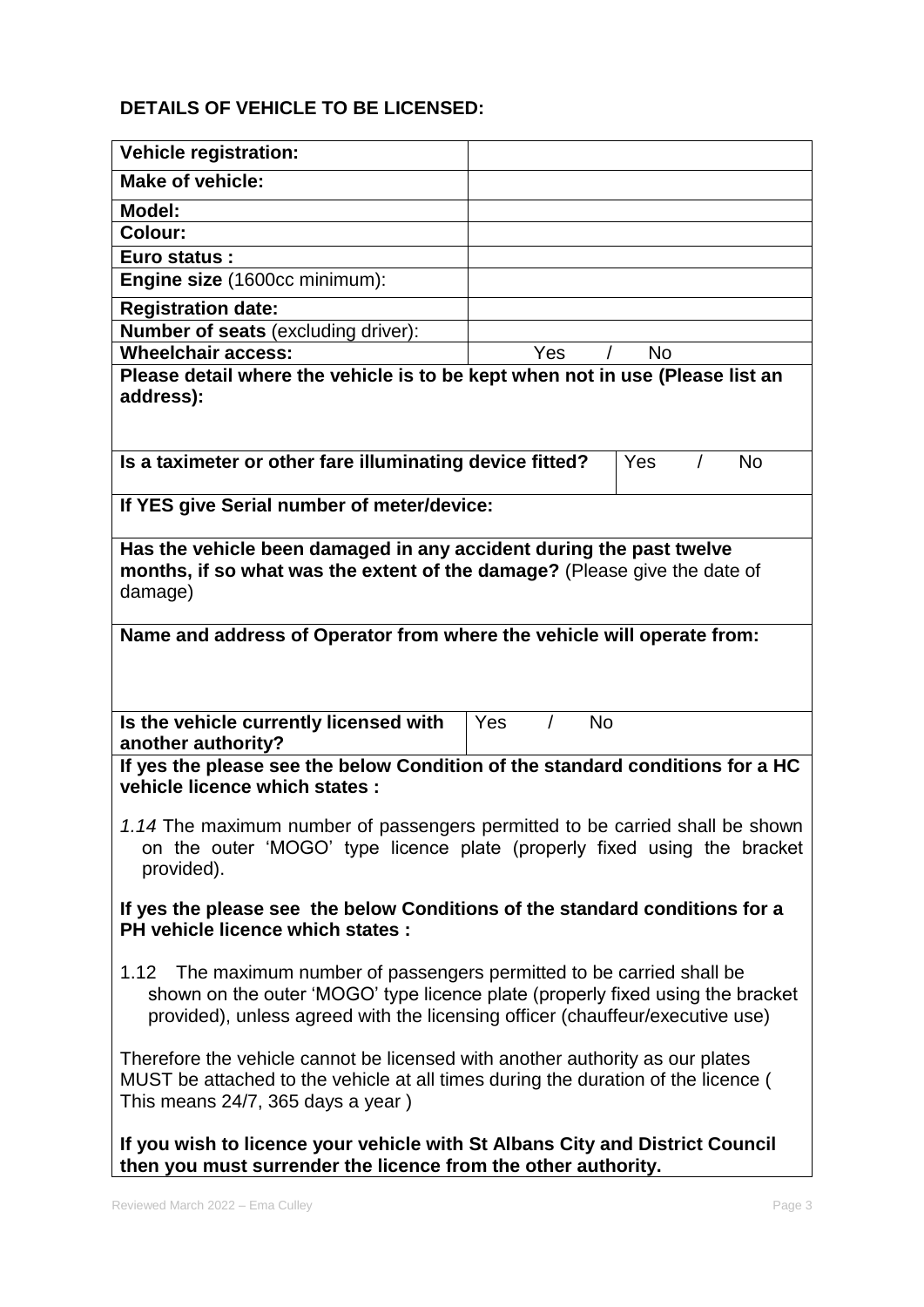# **VEHICLE INSURANCE DETAILS**

**IMPORTANT: Please remember that only St Albans City and District Council licensed drivers may drive the vehicle at any time.** 

| Name and address of insurance company/broker: |  |
|-----------------------------------------------|--|
|                                               |  |
|                                               |  |
|                                               |  |
| Telephone:                                    |  |
| Insurance policy reference number:            |  |
|                                               |  |
| Insurance policy expiry date:                 |  |

# **ADDITIONAL DRIVER DETAILS**

If you are not the only DRIVER of the vehicle please give the details of the other drivers below.

All drivers must be named on the insurance documents unless fleet insurance. All drivers must have the appropriate driver's licence issued by St Albans City and District Council**.**

| Title:<br><b>Full name:</b> |                           |
|-----------------------------|---------------------------|
| <b>Full home address:</b>   |                           |
|                             |                           |
| Postcode:                   |                           |
| Licence badge number:       | <b>Badge expiry date:</b> |
|                             |                           |
| Title:<br><b>Full name:</b> |                           |
| <b>Full home address:</b>   |                           |
|                             |                           |
| Postcode:                   |                           |
| Licence badge number:       | <b>Badge expiry date:</b> |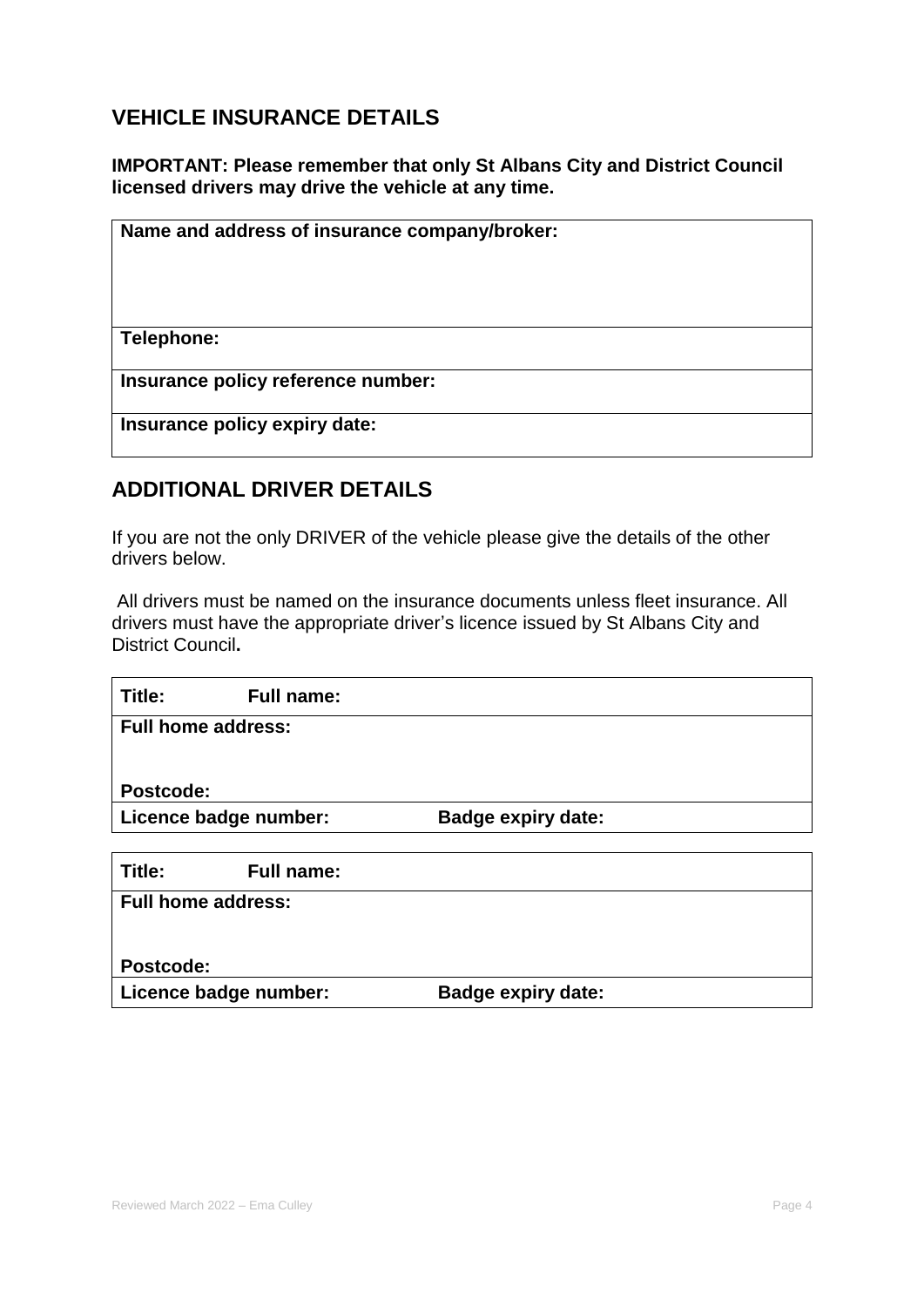#### **DECLARATION & PRIVACY NOTICE**

#### **IF ANY PERSON KNOWINGLY OR RECKLESSLY MAKES A FALSE STATEMENT OR OMITS ANY MATERIAL PARTICULAR IN GIVING THIS INFORMATION UNDER THIS SECTION, THAT PERSON WILL BE GUILTY OF AN OFFENCE.**

I the undersigned, hereby apply for a **Hackney Carriage/Private Hire** Vehicle Licence in the District of St Albans and I declare that my answers and statements to the questions in this application are true, to the best of my/our knowledge and belief, and acknowledge that, if there are any omissions, false or incorrect statements of a serious nature, this may result in the application being refused without further consideration or, if a licence has been issued, it may be liable to suspension or revocation. I also confirm that I have read and understood and agree to abide by all relevent legislation, requirements, conditions/bylaws contained within the Hackney Carriage and Private Hire Licensing Policy, and the information contained in this document in regard to being a licensed proprietor within the St Albans District.

I understand that only drivers with the correct St Albans City and District Council driver's licence can drive a licensed vehicle. Unlicensed family members/friends/colleagues are **NOT PERMITTED** to drive a licensed vehicle at any time. I understand the vehicle licence plate must be correctly displayed on the vehicle **at all times and may not be removed for any reason other than returning them to SADC.** I understand that if a vehicle is used for something it is not licensed for or is driven by an unlicensed driver: I can be prosecuted in a Magistrates' Court, and this can stop me or my vehicle being issued with a licence. I confirm that the vehicle to be licensed will not be licensed with any other council for the duration of this licence. I understand that under the Health Act 2006 there is to be no smoking in my vehicle and I have adequate No Smoking signs.

I understand that in making this application, I am consenting to St Albans City and District Council Licensing Authority making any enquiry as deemed appropriate in relation to my application. I therefore acknowledge and consent to St Albans making enquiries with the police and fraud team and any other agency as required in relation to any investigations, arrests, non-convictions, orders or other offences or issues relating to myself and my application in order to determine my fitness to hold a licence. I understand I will not be entitled to a refund once my application has been submitted.

#### **PRIVACY NOTICE**

This privacy notice explains how St Albans City & District Council (the Data Controller) will use any personal information we collect about you when you use our services.

We will use your information for the purposes we have set out; keep it securely; destroy it when we no longer need it; tell you the rights applicable to this personal information and how to exercise them; tell you who to complain to.

All this information is set out in full on the privacy notice with this form. Please read and retain the privacy notice for more details.

#### **CONSENT**

By completing this form you are giving consent for us to process your criminal conviction information and special category information, i.e. medical information and criminal records, for the purposes outlined in the privacy notice with the form.

You have a right to withdraw your consent at any time by emailin[g licensing@stalbans.gov.uk](mailto:licensing@stalbans.gov.uk) or calling the Council on 01727 296264. If you withdraw consent we will not be able to process your application.

I agree to give consent for you to use my personal information as set out above

|  | $\overline{\phantom{a}}$ |
|--|--------------------------|

| Signed: |  |
|---------|--|
|---------|--|

 $Dated$ :

PRINT NAME:  $\blacksquare$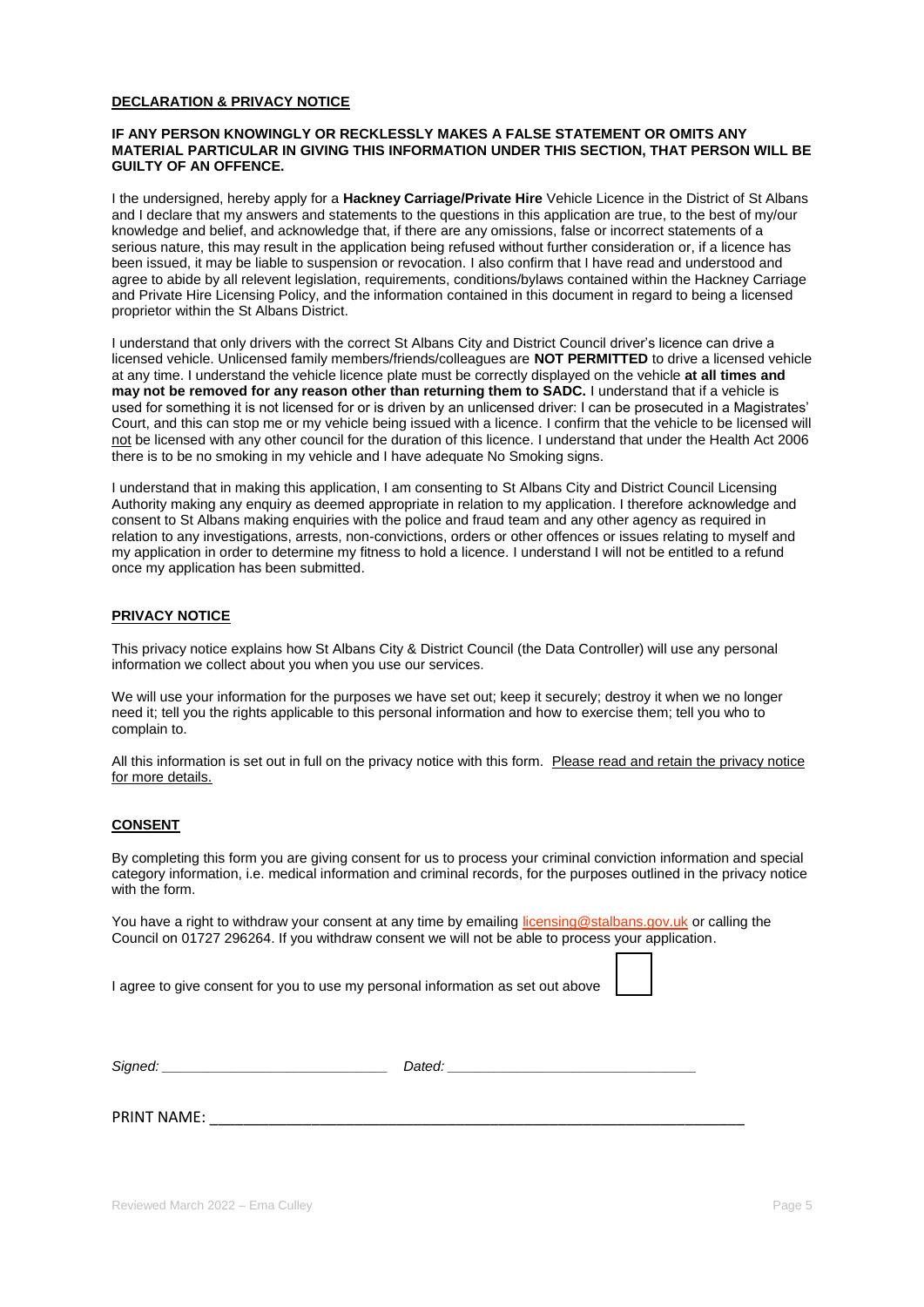| <b>For Office Use Only</b> |                |                |             |                    |
|----------------------------|----------------|----------------|-------------|--------------------|
|                            | <b>HC-CODE</b> | <b>PH-CODE</b> | <b>Date</b> | <b>Receipt No.</b> |
| £300 / £360 Licence        | 1580803250     | 1580803252     |             |                    |
| <b>LOW EMISSION</b>        |                |                |             |                    |
| or ELECTRIC                |                |                |             |                    |
| £240 / £300                |                |                |             |                    |
| £102 Plate deposit         | 1580803117     | 1580803118     |             |                    |
| £51 Livery                 | 1580803234     | N/A            |             |                    |
| £108 Transfer              | 1580803250     | 1580803252     |             |                    |

| I FEE:                          |  |
|---------------------------------|--|
| <b>LOG BOOK:</b>                |  |
| C.O.C.:                         |  |
| <b>INSURANCE:</b>               |  |
| <b>CALIBRATION CERTIFICATE:</b> |  |
| <b>INITIALS OF OFFICER:</b>     |  |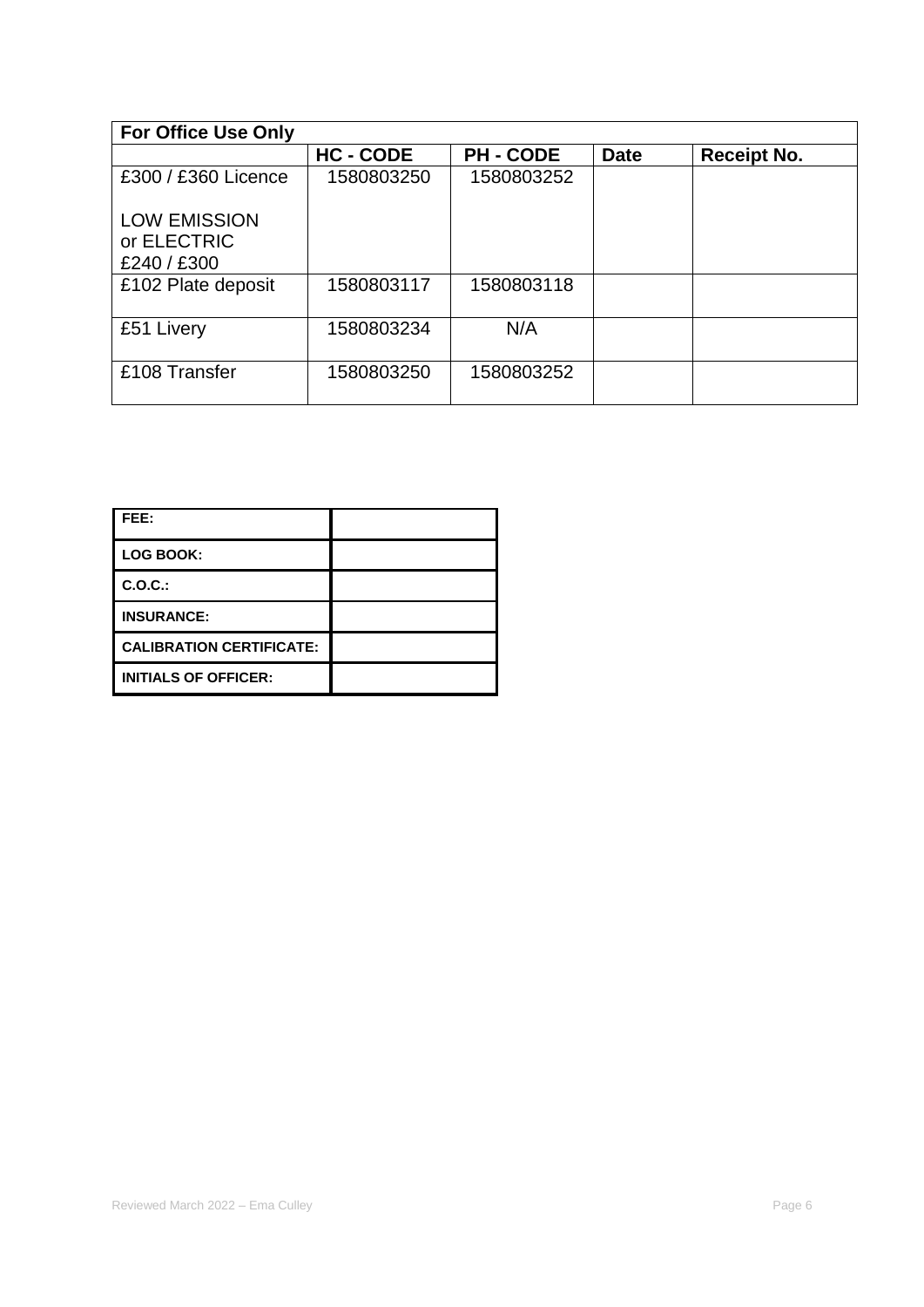# **Privacy Notice**

This privacy notice explains how St Albans City & District Council (the Data Controller) will use any personal information we collect about you when you use our services.

## **What information do we collect about you?**

The information that the Council will collect varies depending on how you use the Council's Services. We are using the information provided in this case because we have a legal obligation [Art. 6(1)(c) of UK General Data Protection Regulation("UK GDPR")]. This means we collect your personal information from you so that we can carry out a function we are required by law to carry out. In this case we are collecting personal information for the purposes of Taxi Licensing.

If you're providing us with special category personal information (such as details about your health) we will be processing this under Art. 9(2) UK GDPR. If you're providing us with criminal conviction personal information we will be processing this under Art.10 UK GDPR.

#### **How will we use the information about you?**

We use the information to process your hackney carriage/private hire driver licence application. We may share the information with other departments at the Council to enable us to deal with your application. We will only share the information to enable us to deal with this matter.

We will not share the personal information we hold with any external organisations except for partner organisations. By partner organisations we mean Local Authorities, your Doctor, your Insurance company or other statutory authorities, such as Her Majesty's Revenue and Customs (HMRC), NAFN for the use of NR3*,* Cabinet Office, Home Office, Audit Commission, Department for Transport, DVLA, Police or similar agency, where sharing your data is necessary to deal with your matter. We will also share contact details with Unified Transport and Versant for training purposes. We may be required to share your personal information with the Police, or similar agency, or another Council for the purposes of preventing and detecting fraud.

We will ensure that all personal information is kept securely.

#### **How long will we keep this information?**

We will destroy this personal information in accordance with our Disposal Schedules. To determine how long we should keep information, we consider what the legislation states and what is good practice. This means we will securely destroy the information once we no longer need it. If you would like to know the specific period of time that relates to your personal information please contact [GDPR@stalbans.gov.uk](mailto:GDPR@stalbans.gov.uk)

#### **Individuals' Rights**

You have a right to request a copy of the personal information that we hold about you. If you would like a copy of some or all of your information, please contact [foi@stalbans.gov.uk](mailto:foi@stalbans.gov.uk) and ask for a subject access request.